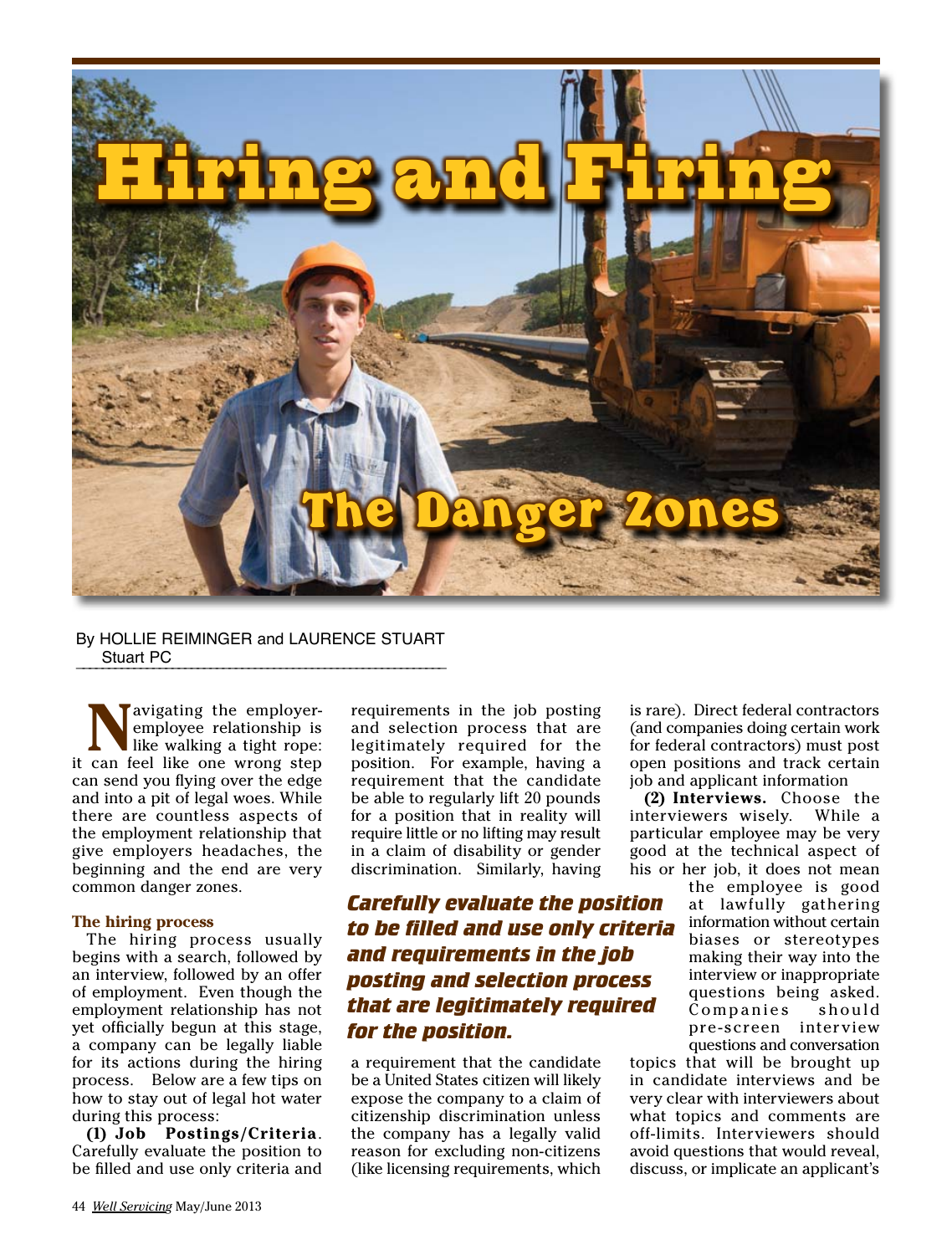race, national origin, disability, sex, family status or any other characteristic protected by law. For example, asking a female candidate about whether she intends to have children in the future could expose the company to a claim of sex discrimination under applicable local, state, and/or federal antidiscrimination laws.

**(3) Criminal Arrests/Convictions.**  Be careful when asking about prior criminal arrests or convictions on job applications and during interviews. The Equal Employment Opportunity Commission (EEOC) has taken the position that excluding job applicants from consideration based on the fact that they have a prior criminal arrest or conviction can be considered a form of race discrimination.

*Interviewers should avoid questions that would reveal, discuss, or implicate an applicant's race, national origin, disability, sex, family status or any other characteristic protected by law.*

Moreover, some state and local laws categorically limit or prohibit the use of arrest (as opposed to conviction) records as the basis for employment decisions. With regard to criminal *convictions*, it is permissible to ask an applicant about them when not specifically prohibited by state or local law. However, companies should evaluate any criminal conviction(s), the explanation provided by the applicant regarding the criminal conviction(s), the nature of the crime(s) committed, the time that has elapsed since the crime was committed, and how all of the above relates to the nature of the job position at issue, among other considerations, before making any employment decisions on the basis of a criminal conviction.

**(4) Background Checks**. Certain federal, state and local laws are implicated when an employer decides to run a background check on job applicants or new hires.

Companies should find out what laws apply where they operate and make sure background checks are done properly. For example, the federal Fair Credit and Reporting Act (FCRA) requires an employer to give certain written notices to the individual about whom they intend to conduct a background check and to get written authorization from him or her to conduct the background check if an outside agency will be used. In addition, if the applicant is turned down, the

### *Companies should find out what laws apply where they operate and make sure background checks are done properly.*

employer must tell the applicant why, give the applicant a copy of the report, and let them know the name and address of the service that furnished the information. State laws may require more.





888.44.TOTAL (888.448.6825) TotalSafety.com

### Solutions That Fit<sup>sm</sup>

Total Safety has the people, programs and processes to help mitigate risks and exposures during critical operations. Our skilled safety professionals have expertise in engineering and designing custom solutions that fit your specific needs, ensure safe operations, and protect your people and assets. Look to our dependable safety and compliance solutions to create the ideal working environment for your workers worldwide.

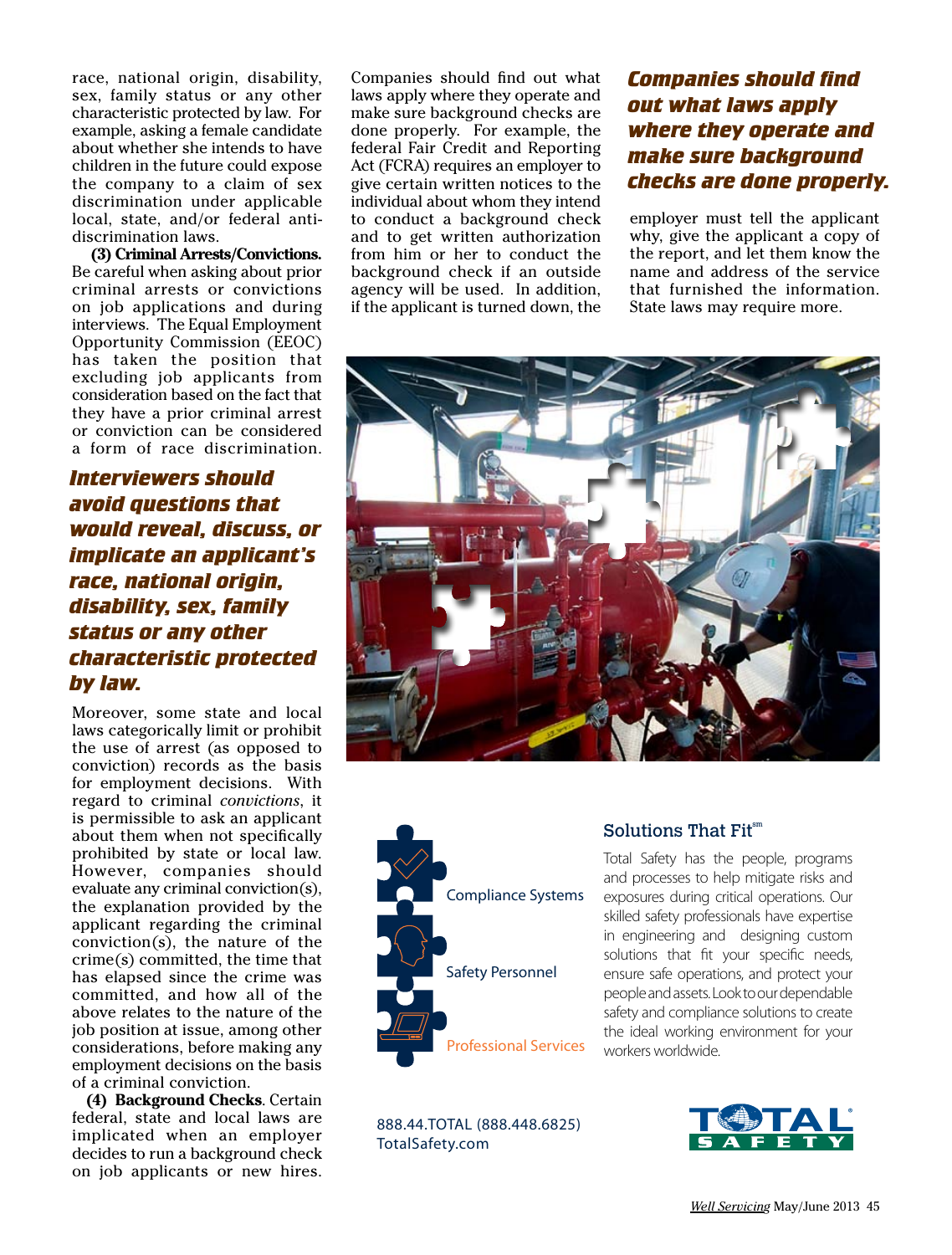**(5) Physical Exams.** In order to comply with federal law, companies must request pre-employment physical or medical examinations in a consistent manner, only when properly required for the position, and only *after* the candidate has received a conditional offer of employment. Because many states have their own laws governing this issue, it is important for companies

### *Companies cannot dictate which specific type of document must be used to prove identity or employment eligibility.*

eligibility (as listed on the Department of Homeland Security's Form I-9) within three business days after their employment starts (or on the date of hire if the employee is hired to work for less



to find out what state or local laws apply to them before requesting that a candidate undergo a physical or medical examination as a condition of prospective employment. Don't conduct your own physical or mental capacity testing without first talking to a lawyer.

**(6) I-9 Compliance.** Immediately upon hiring a new employee, companies must require the employee to present appropriate documentation to establish his or her identity and employment

than three business days), and a Form I-9 must be completed by the employee and the company. Companies cannot dictate which specific type of document must be used to prove identity or employment eligibility. Companies should carefully review and follow the instructions for completing the Form I-9. It is advisable that employers keep all Form I-9's (along with photocopies of the original documents presented), in files separate from the

employees "personnel file," and do so in a consistent manner.

**(7) Offer Letters and Company Policies/Employee Handbooks.**  Upon hire, it is advisable to document the basic terms of employment — including job title, rate of pay, general benefits, and at-will status — in a written offer letter. The employer should also provide new company employees with copies of the policies and procedures that will govern their employment, preferably in the form of an employee handbook.

Employee handbooks should be regularly reviewed and updated by legal counsel to make sure any changes in applicable law are properly reflected in the various policies. In addition, it is also advisable to include with the employee handbook all necessary consent and acknowledgement forms for the employee to sign and return to the appropriate company officials or managers.

**(8) Confidentiality & Non-Competition Agreements.** When a company hires a new employee, it should consider requiring the employee to enter into a confidentiality agreement if he or she will have access to the company's confidential information, proprietary information, or trade

*The employer should provide new company employees with copies of the policies and procedures that will govern their employment, preferably in the form of an employee handbook.* 

secrets during employment. The company should also consider whether non-competition and/ or non-solicitation provisions are needed to protect the company's valuable information and assets upon the conclusion

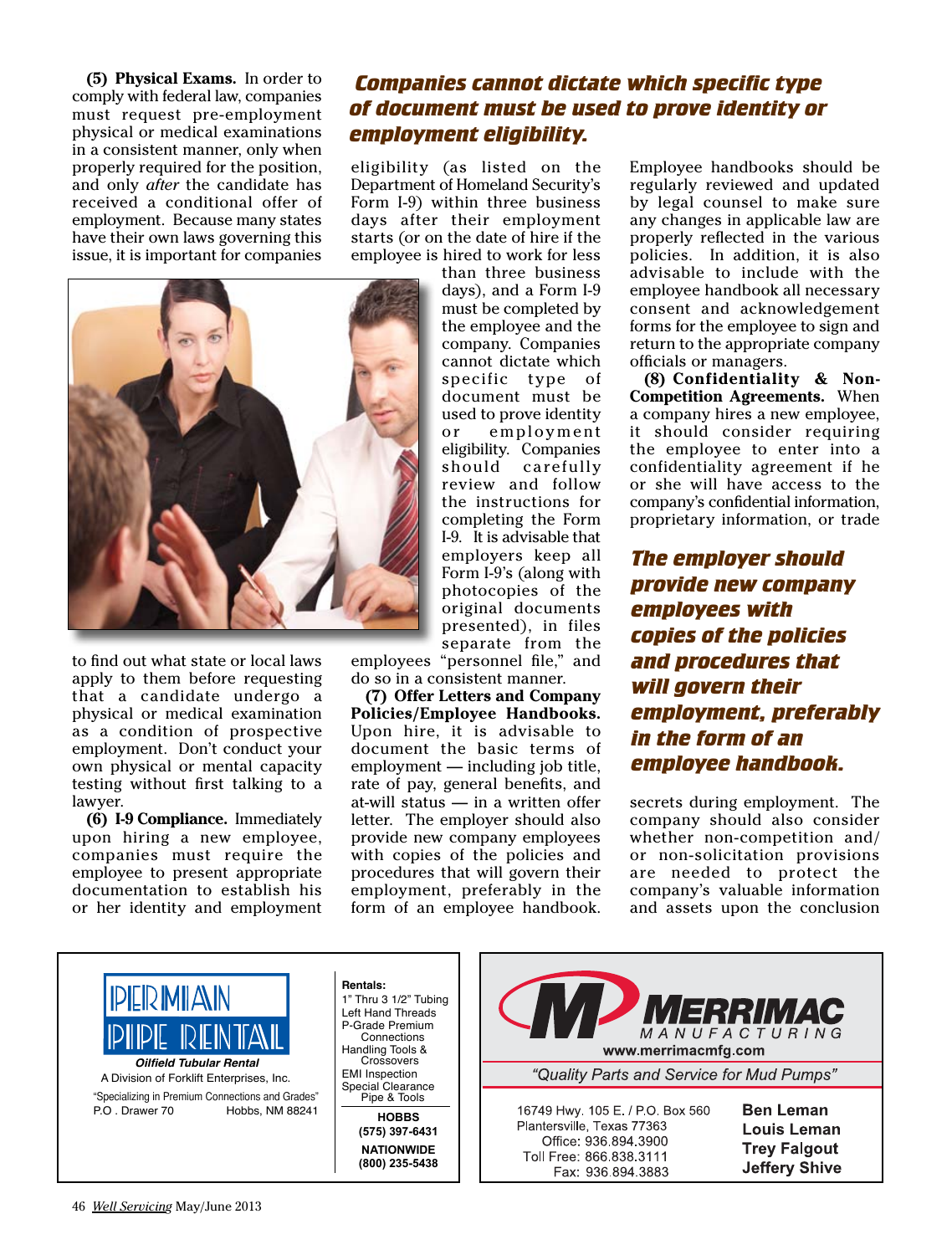of the employment relationship. These kinds of provisions can be enforceable if they are drafted and used properly. Because the law in this area varies from state to state, it is recommended that legal counsel be involved in the drafting of any such agreements.

#### **The do's and don'ts of firing**

Much like a breakup in a romantic relationship, emotions often run high when an employer ends an employment relationship with an employee. Below are a few tips on how to handle employee firings in a manner that will lessen the legal and emotional impact.

**(1) No Surprises.** Nobody likes a surprise, and an employee should not learn about recurring performance problems for the first time when fired. Contemporaneous communication about performance issues can actually improve performance (!) and avoid the need for termination, and it reduces the risk of legal claims if termination is inevitable.

### *Be clear and concise when communicating the company's termination decision to the employee. Do not debate the merits of the termination decision with the employee.*

**(2) Be Brief.** Be clear and concise when communicating the company's termination decision to the employee. Do not debate the merits of the termination decision with the employee, as that will only create confusion and doubt about the basis for the decision. Your words may be used against you later. (In some states, it is legal for an employee to secretly record conversations.) Be understanding and sympathetic to the employee, but respectfully reinforce that the decision is final.

**(3) Be Respectful.** Terminated employees often feel surprised, hurt, and/or humiliated by both the fact that they were terminated and how it happened. This can sometimes lead to lawsuits and — in extreme situations — to violence or threats of violence. Ensure that terminated employees are treated with the same respect and dignity that current employees receive. Deactivating an employee's building access card or email before informing the employee that he or she is being terminated, and/or having security escort the terminated employee out of the building like he or she is a criminal, may only elevate the employees' emotional response and the humiliation factor. It may also cause the employee to question the legality of the employer's actions.

**(4) Keep It Confidential.** The meeting to notify an employee that he or she is being fired should be held in a private setting, if possible, and should only include the employee and the company representative(s) tasked with communicating the termination